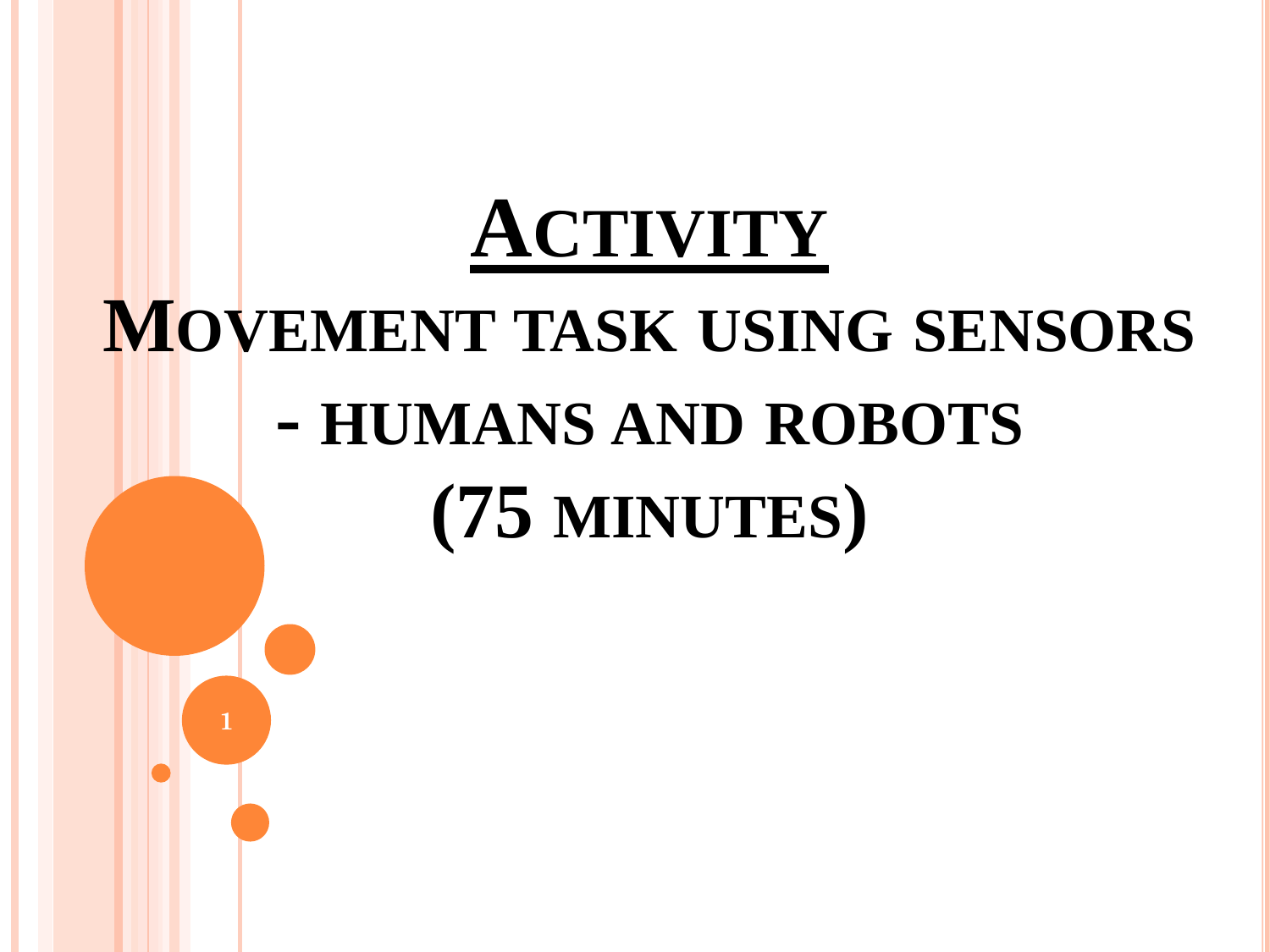### **SENSORS REVIEW (10 MINUTES)**

#### Measure quantity, send information

- Two types
	- Some detect presence of a stimulus (Type I)
	- Some detect quantity/value of a stimulus (Type II)
- Can you give an example of a type I and type II touch sensor?
	- Answer: Type I tells you if it got pressed or not, type II tells you how hard it got pressed.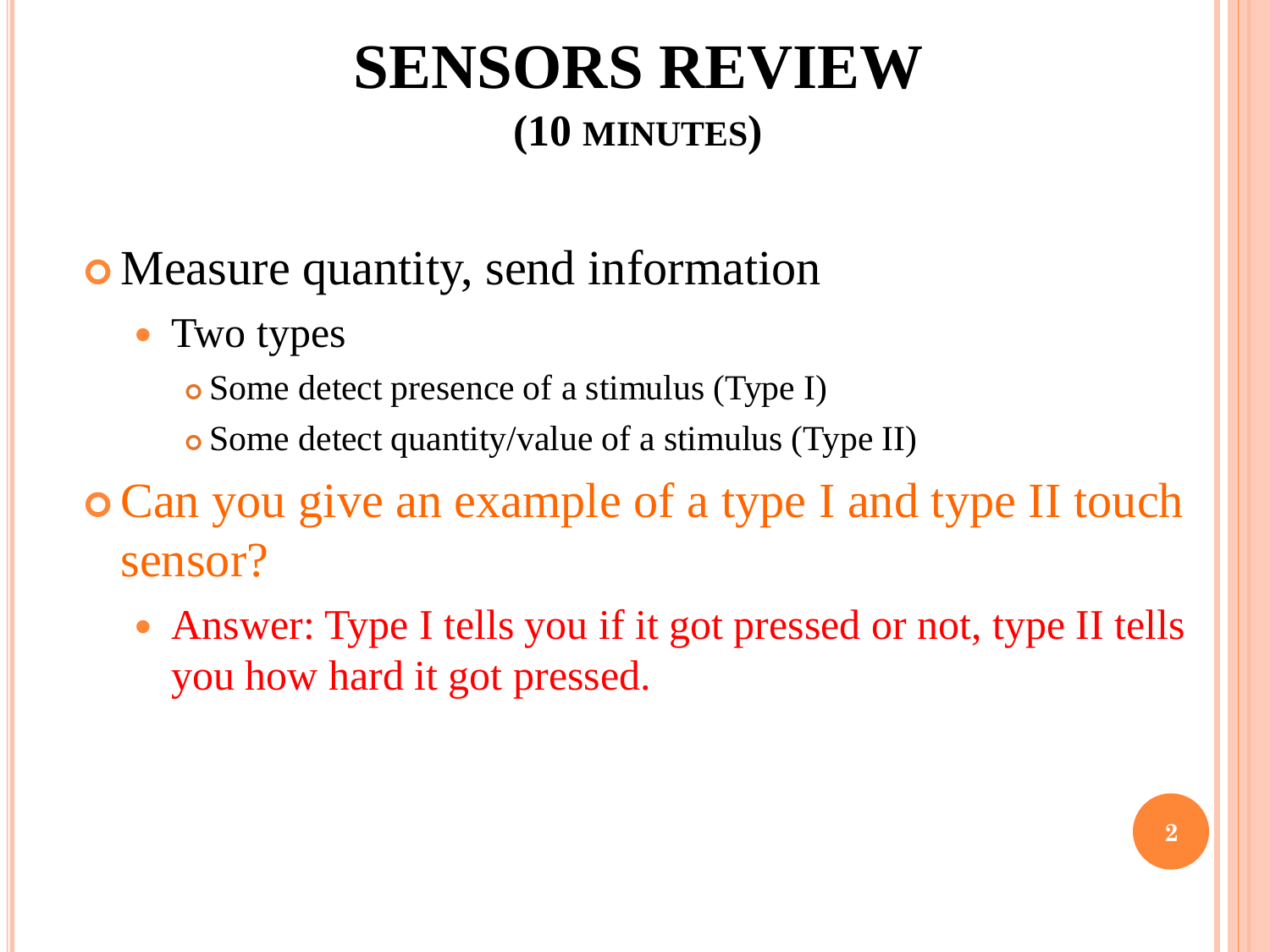# **HUMAN SENSORS**

- What are the sensors in the human body?
	- Five Senses
	- Other Senses that we don't directly notice
		- Can you name any that we discussed in the lesson?
		- Answer:
			- Sensors in inner ear give brain information about balance
			- Sensors in muscles give information about body position
			- There are even sensors in the blood vessels which tell the brain how much acid is in the blood.
- How do they send signals to the brain?
	- Nervous System
	- What are the two parts of the nervous system?
	- Answer:
		- Peripheral Nervous System
			- Nerves that connect to sensors send information
			- through a series of nerves to your central nervous system
		- Central Nervous System
			- Made up of Spinal Cord and Brain
				- Signal travels up Spinal Cord to the brain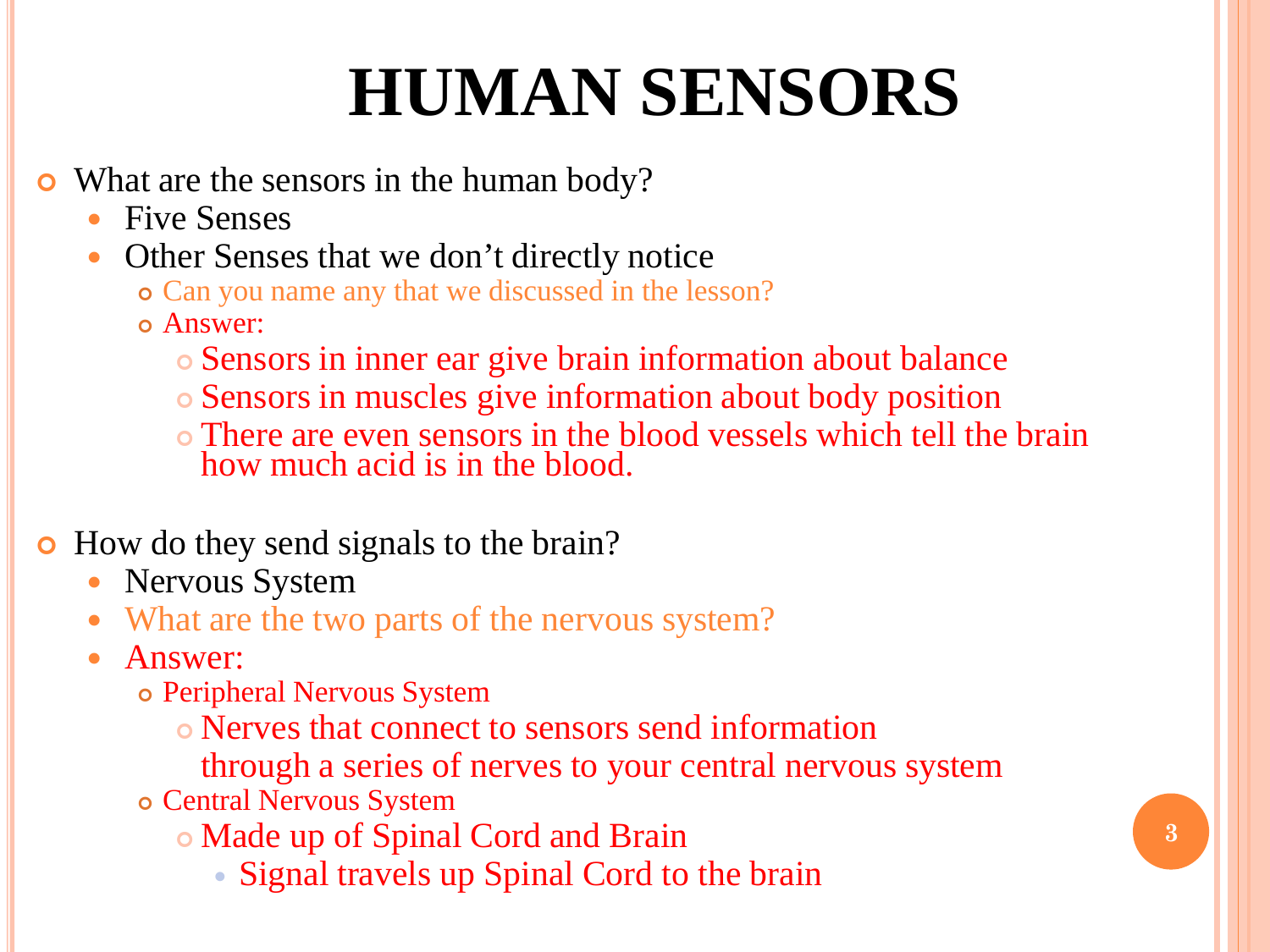# **ROBOT SENSORS**

#### What do they do?

- Gather information from the surroundings and send it to the Computer brick.
- Robot Sensors can only be used if the Robot's program asks for information from them!
- Similarly, the Robot can only act on information from the sensors if its program tells it to!
- How do sensors send signals to the Computer brick?
	- The sensors send information through the wires that connect them to the Computer brick, which uses the information if its program requires it.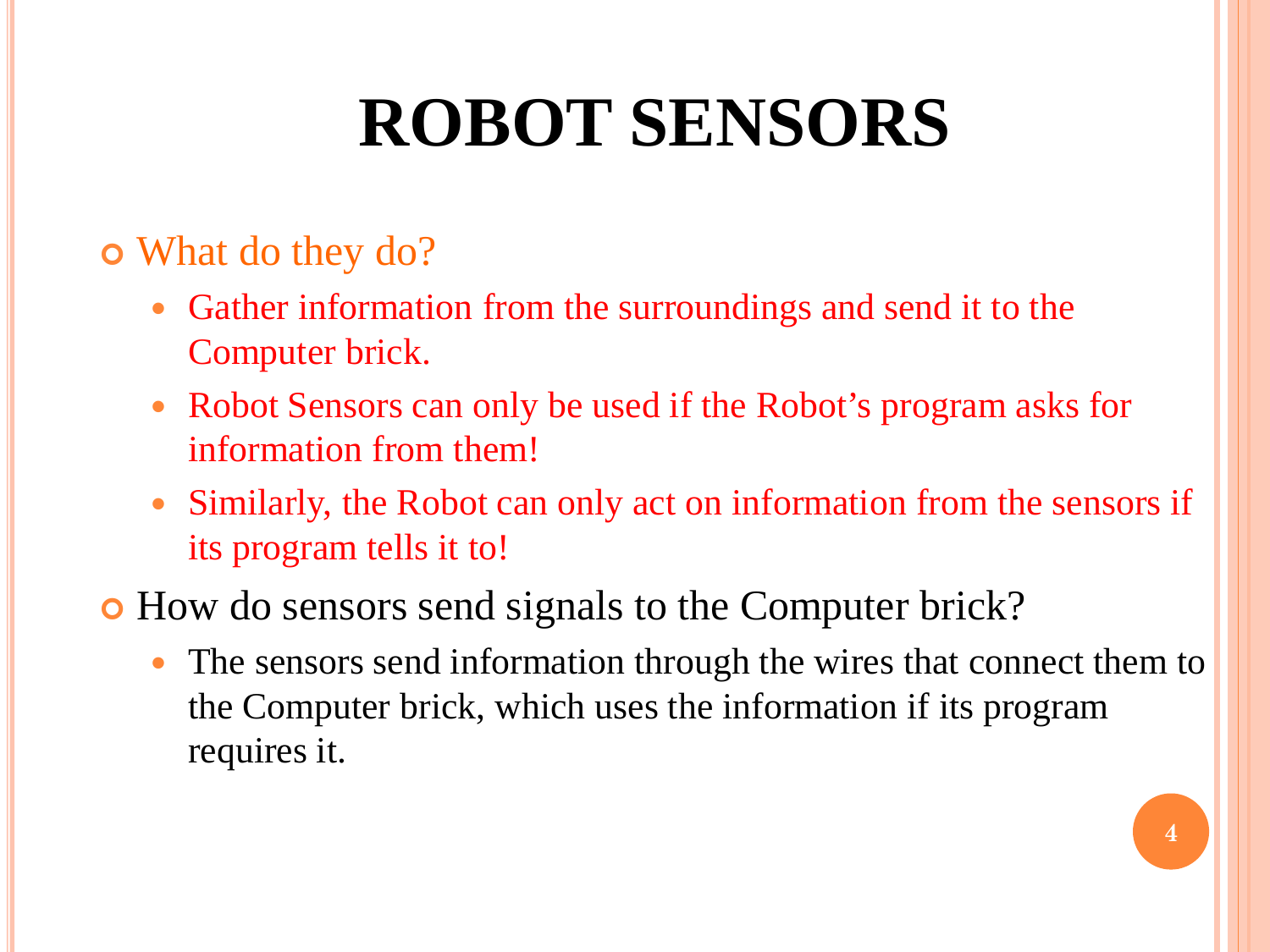# **ACTIVITY PART I (TIME:10 MINUTES) – FOR TEACHER**

- **Split the students into groups of two**
- **Mark four points on the ground – say on the corners of a 5 foot square. Space the points farther apart to increase degree of difficulty.**
- $\bullet$  **Have one person in each group close their eyes and have the other member direct the first around the room with verbal commands.**
- **The goal is to become the first group to have the member with his/her eyes closed touch all four points, following the RULES on the next slide.**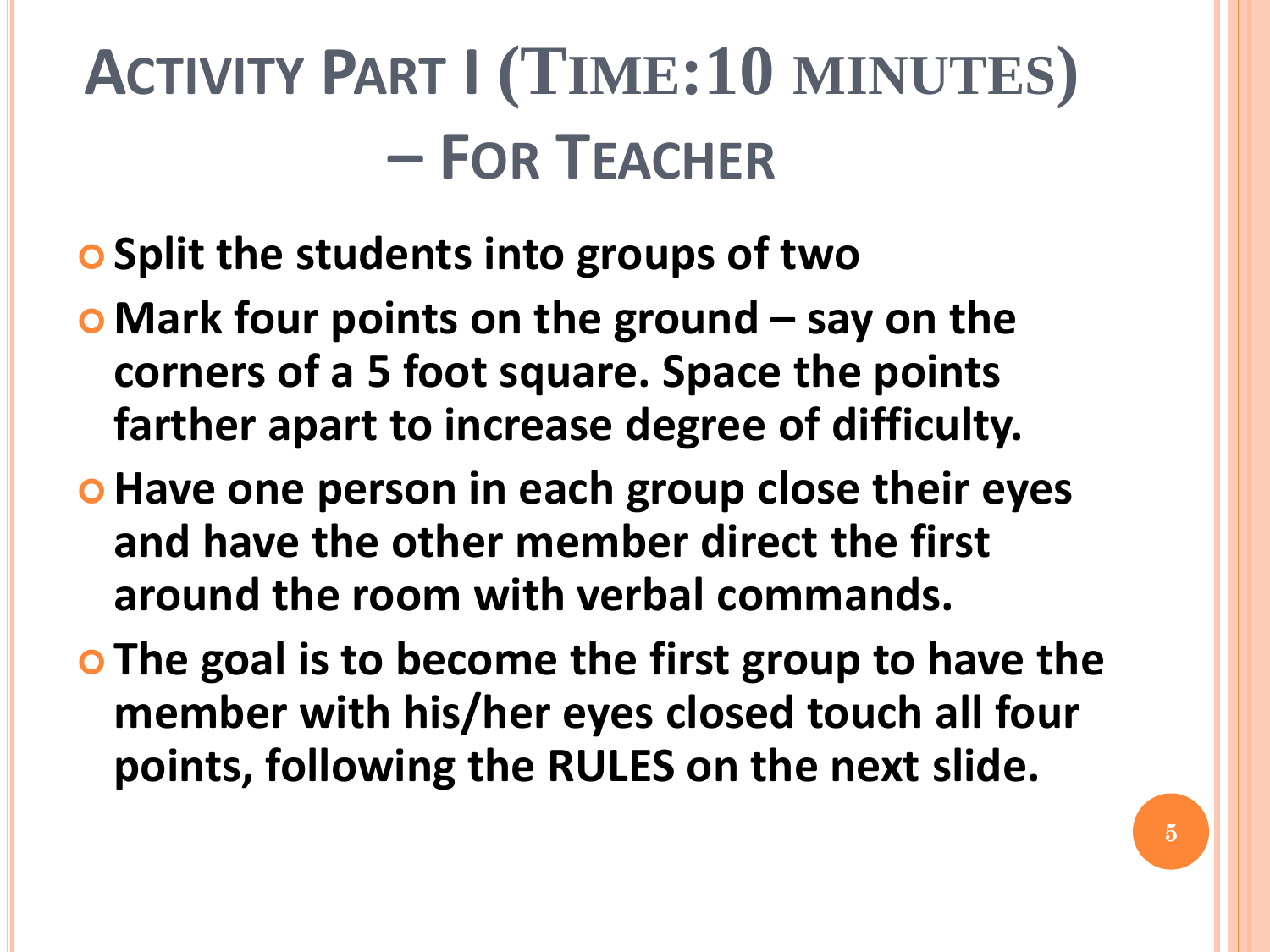## **ACTIVITY PART I – STUDENT RULES**

**Rules: Understanding human sensors and human movement** 

- **The command giving partner can** *only give commands that follow a specific format***: The command must tell the partner to walk a certain number of steps in** *one* **direction.** 
	- **Example: Move three steps to your right.**
	- **Example of incorrect command: Move a little to your right then turn slightly left and walk forward.**
		- **Why above command is incorrect: First, it specifies movement in multiple directions, instead of only one direction. Also, command doesn't specify an exact number of steps to walk.**
- *NO COMMAND CAN BE GIVEN WHILE THE PARTNER IS IN MOTION!!* **Commands can only be given after previous commands have been executed. <sup>6</sup>**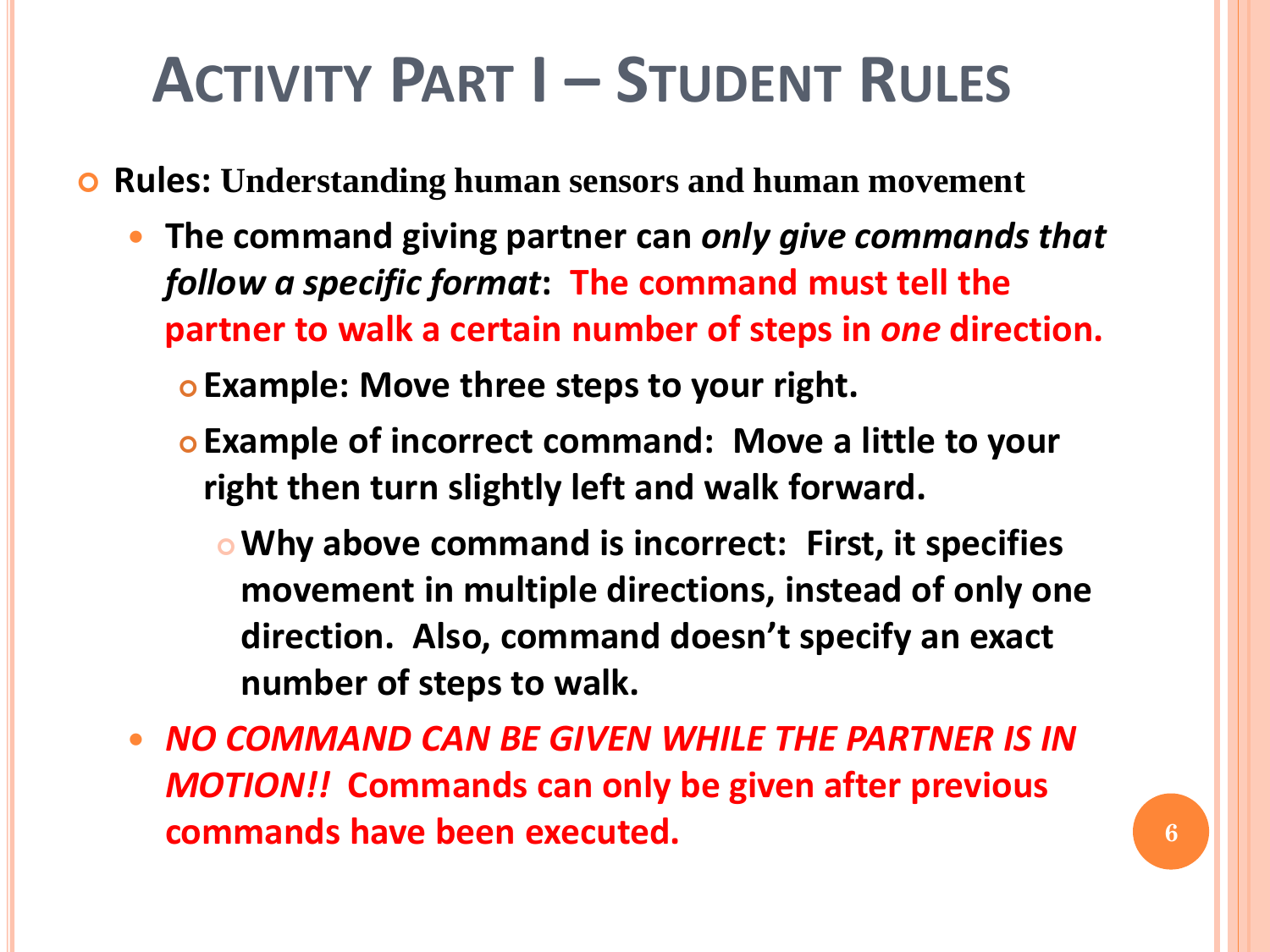### **Activity Part I – Discussion Questions**

- How difficult is it to command someone that is unable to sense anything for him/herself?
- How would senses have made this activity easier?
- What's the most important sense in your daily life?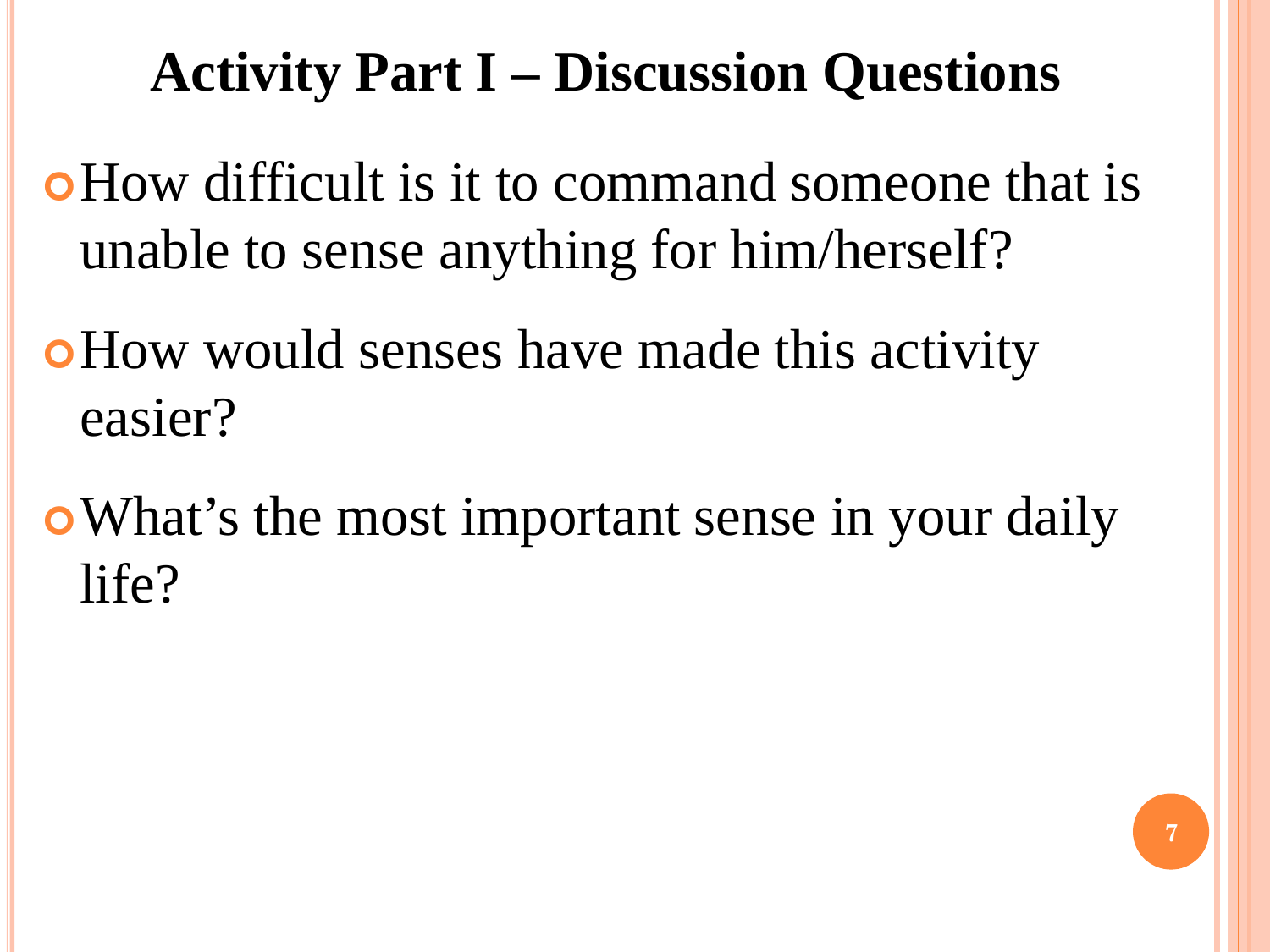## **Part II: Understanding robot sensors and robot movement (Time:35 minutes)**

 Engineering Design Challenge A - Using the LEGO NXT software, ask students to create programs to get their taskbots through the maze (Students may use solutions from Activity I, Understanding Communication with a Robot)

 **Engineering Design Challenge B – Now, use a sensor to improve your robot's ability to navigate the maze.**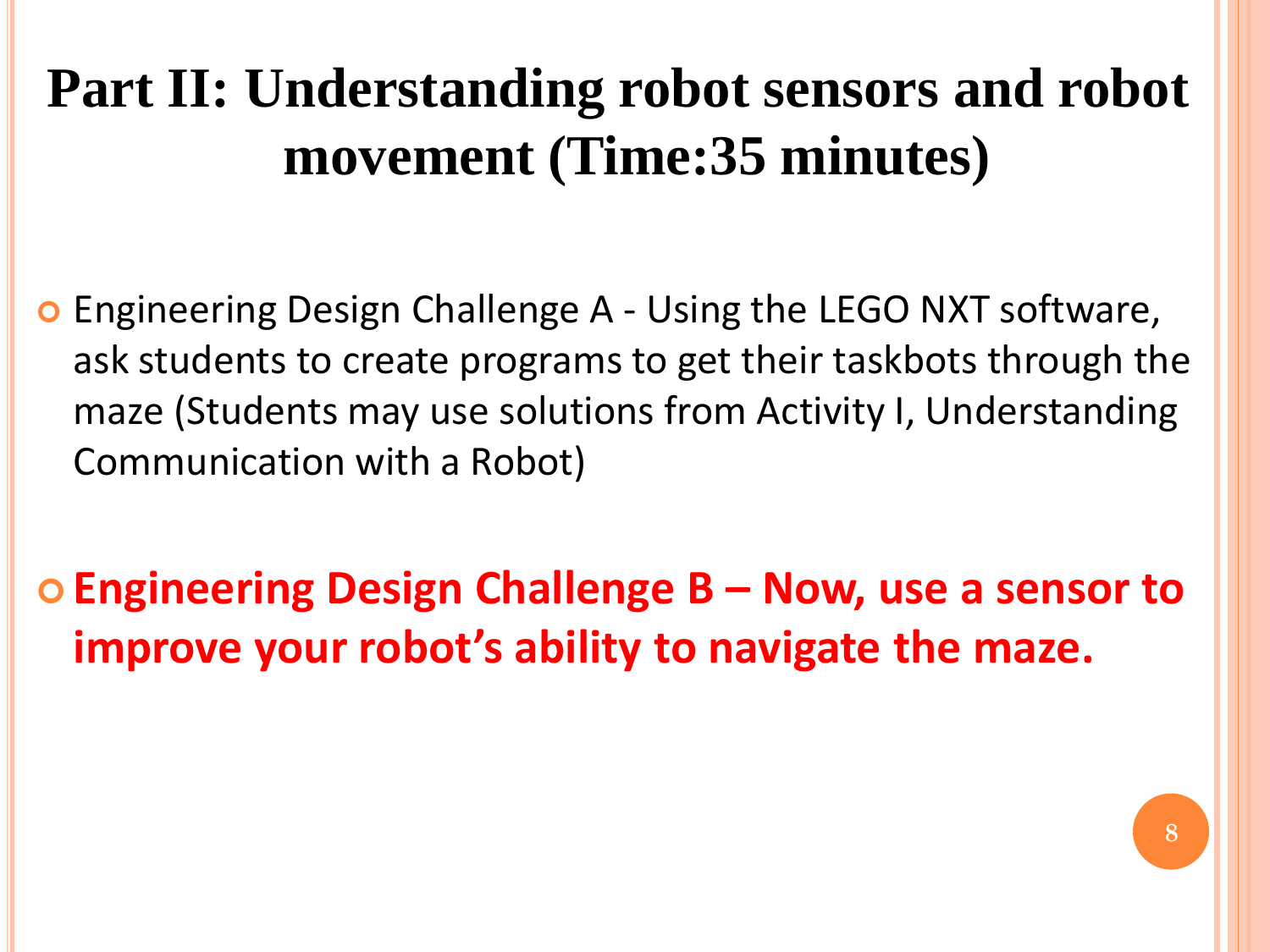#### ACTIVITY PART II - SENSORS AND THE MAZE – DISCUSSION QUESTIONS

- Explain why your team chose that specific sensor and how did you use it?
- What do you think are the pros and cons of your sensor?
- How would you improve your robot's design?
- How would you compare the robot traversing the Lego maze to the human maze activity from earlier?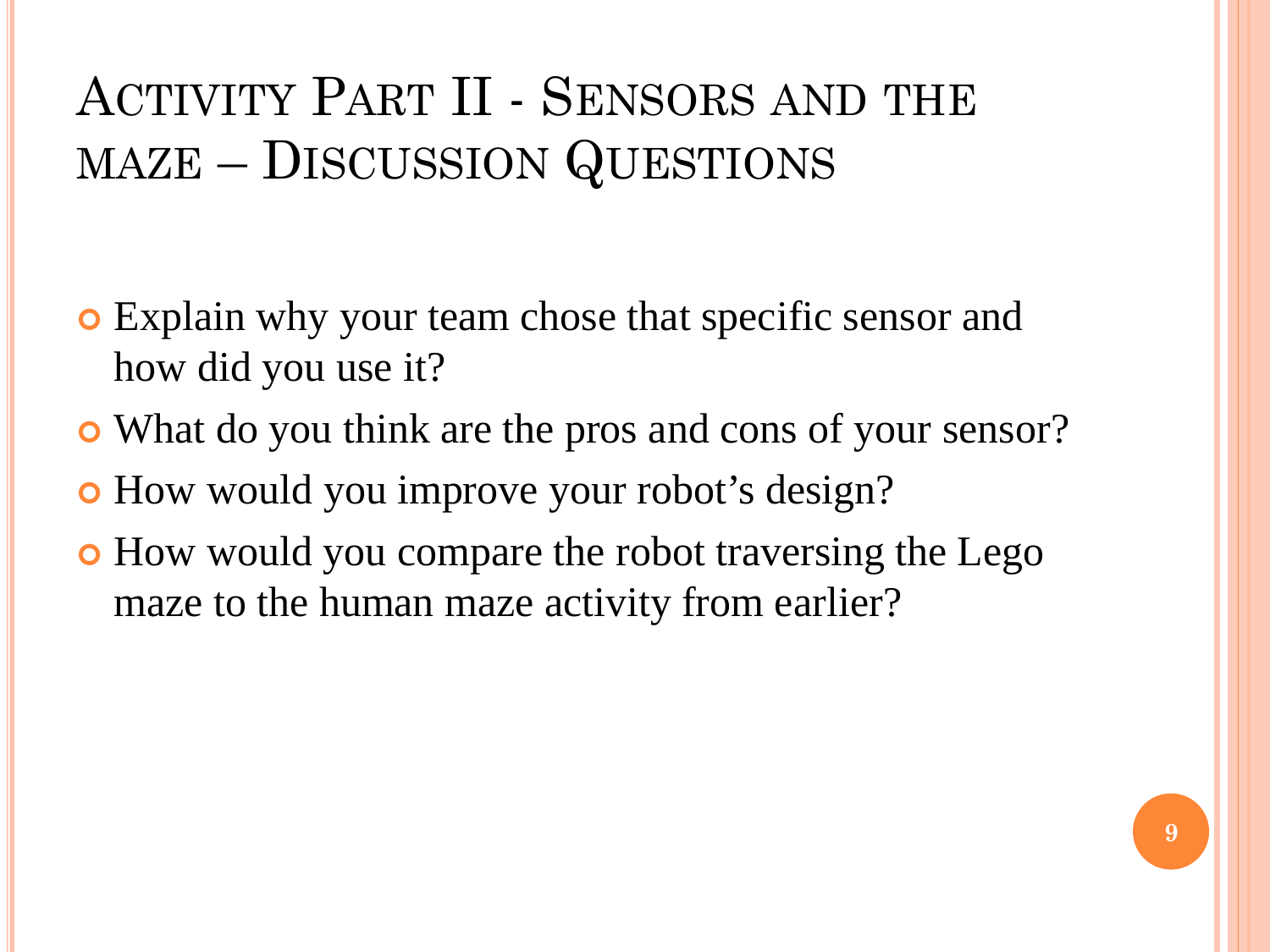## **ACTIVITY II: GROUP LEARNING AND POST- ASSESSMENT USING JEOPARDY (10 MINUTES)**

**10**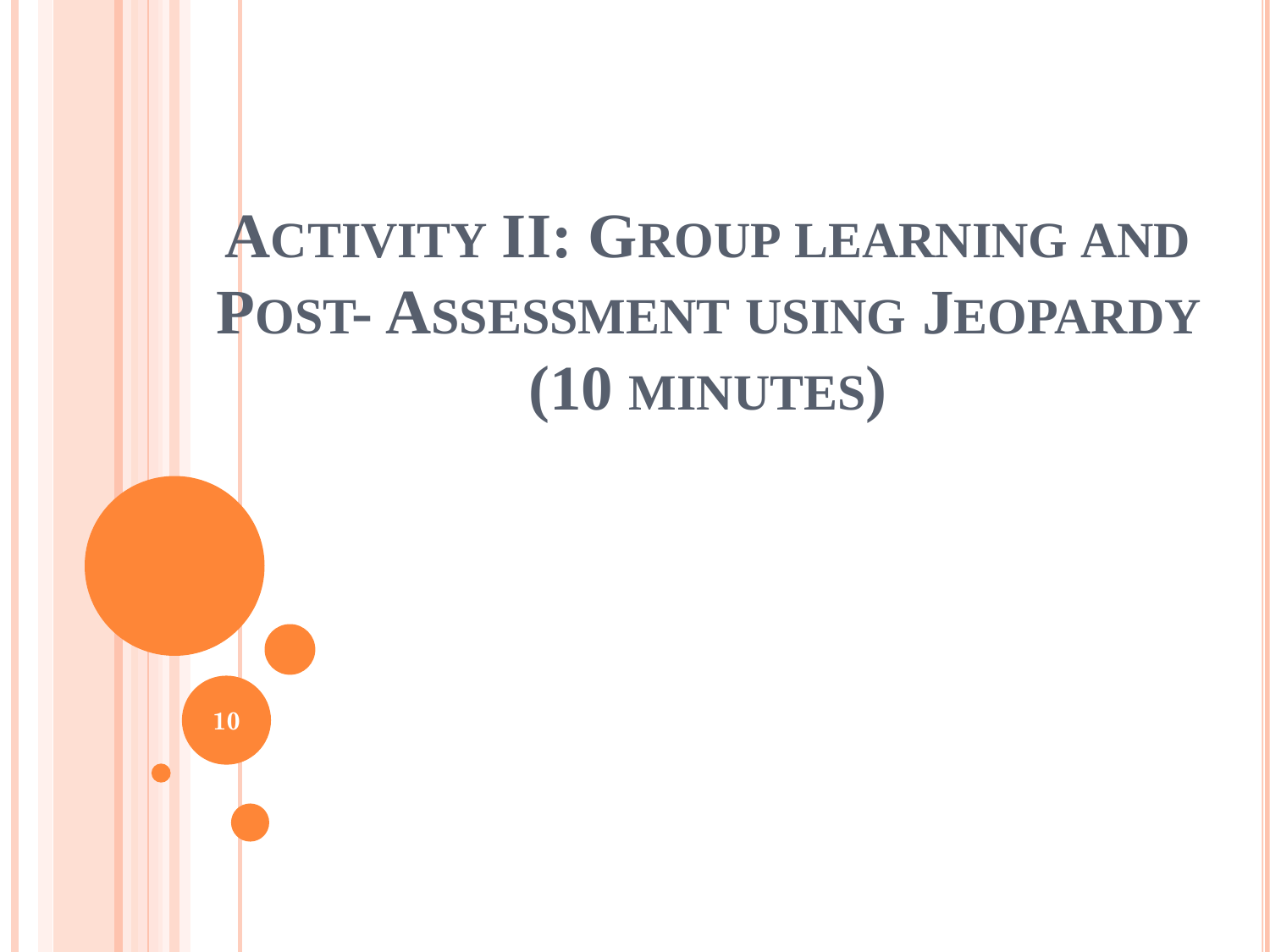## **DESCRIPTION OF JEOPARDY Jeopardy rules**

- Team 1 will get the opportunity to choose and answer the first question
- If they are unable to answer the question, then Team 2 gets to choose
- The question keeps cycling through all of the teams (repeating if necessary) until either one team gets it right, or the teacher determines that the question will likely not be answered and just gives the answer to the class.
- The team that correctly answers the question is given the points for that question.
- Once the answer of the question is known, Team 1's turn is over. The next question is chosen by Team 2, which then gets to answer the question. This process then continues until all questions are completed.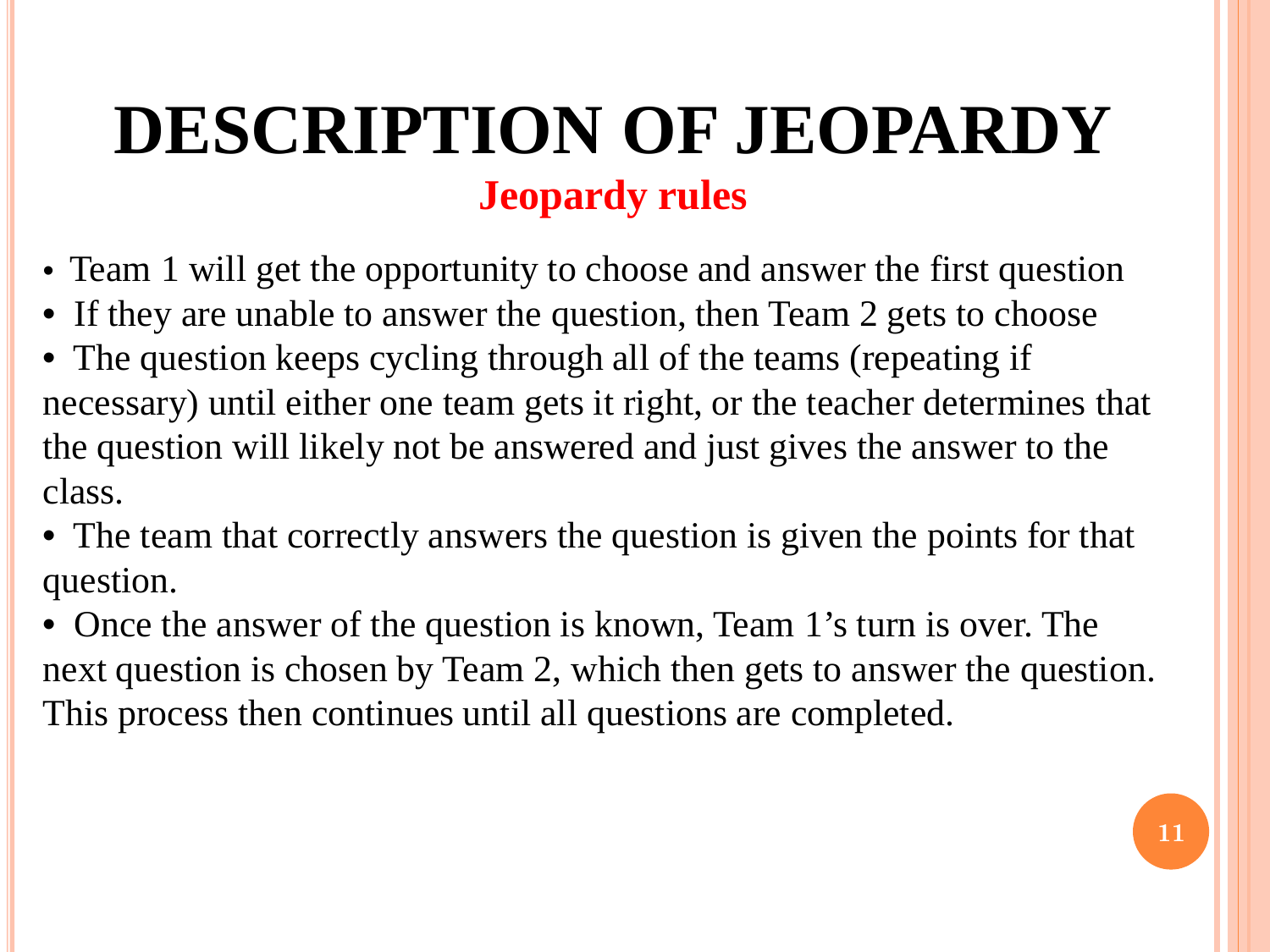# **Final Jeopardy Rules**

- Each team is given a writing utensil and a piece of paper
- Each team will be given a period of time to write down their answer to the final Jeopardy question
- Along with their answers, the teams should also write down the number of points they are willing to 'wager' on their answer. The maximum number of points that a team can wager is the number of points that they currently have. If their answer is correct, they gain the number of points that they wagered. If their answer is incorrect, they lose the number of points that they wagered.
- The teams then submit their answers for grading by the teacher.